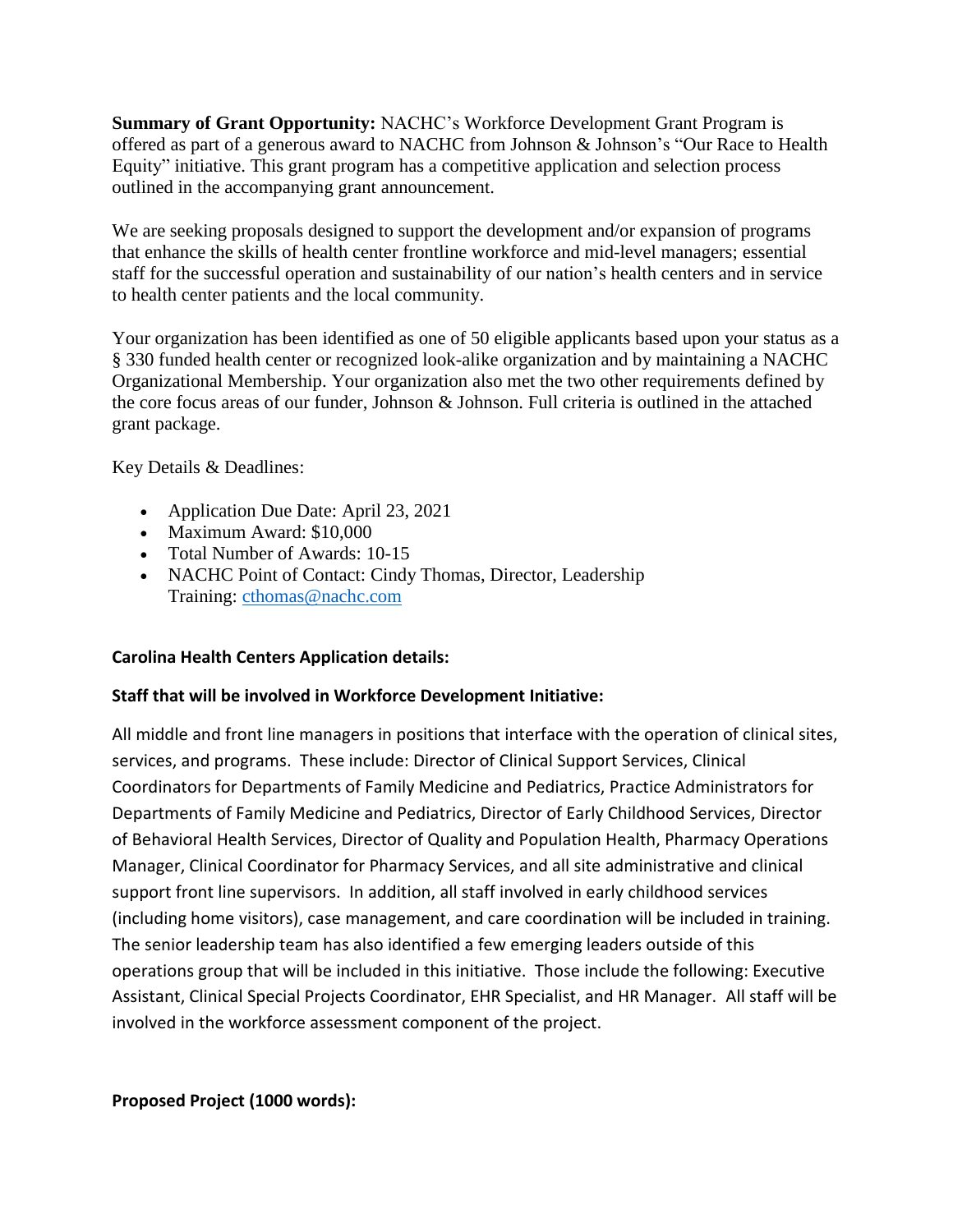According to a 2018 article published by the Commonwealth Fund, health care professionals must explicitly acknowledge that race and racism factor into health care and exacerbate racial health disparities. It is also widely accepted that, while individual racism is often a chosen system of beliefs and actions, systemic racism may be ongoing with individuals unknowingly The leadership of Carolina Health Centers (CHC) is prepared to make that explicit acknowledgement and take action that will assess the knowledge, beliefs, and attitudes within our workforce that allow the perpetuation of barriers that result in health disparities based on race and ethnicity. Phase One of the project will center on a workforce assessment of racial bias – both implicit and unconscious. Working with a consultant experienced in workforce assessment related to Diversity, Equity, and Inclusion (DEI), we will develop an anonymous survey instrument to produce two sets of data: 1) employee understanding of the body of knowledge associated with individual and systemic racism and its impact on health disparities; and 2) the individual beliefs, attitudes, and actions that may contribute to or allow the perpetuation of health disparities associated with race. These data will be compiled into an organizational profile and serve as the foundation for this, as well as additional initiatives to reduce racial bias in the care and service CHC provides. During Phase Two of the project, we plan to convene a learning community comprised of managers, supervisors, individuals with direct impact on access to care, and other emerging leaders designed to be the catalyst for change throughout the organization. Our consultant will conduct initial an initial workshop entitled "Dismantling Systemic Racism in Healthcare" with the defined learning community. In addition to defining systemic racism, this workshop is designed to demonstrate how it is masked in outpatient care settings. The workshop will specifically cover: a) how to review and utilize disaggregated data to reveal opportunities for reducing quality disparities by race and ethnicity in our patient population; how to reduce linguistic and digital divides often exacerbated by race and ethnicity; identify and address hidden to access that are perpetuated by race and ethnicity; and reduce cycle times in order to promote access to care. The workshop will conclude with a summary of how to immediately operationalize these concepts in the individual patient care settings. This is when the hard work will begin. This is when the learning community we have convened will be expected to become change agents within their individual domains of work in addition to throughout the organization. They will continue to meet with the goal of continuing their shared learning through literature review and discussion of the application of the learned principles. They will also serve as the subject matter experts to the leadership team as we work to identify and eradicate the root causes of racial bias in our system that contributes to health disparities. A final component of the project is working with our medical/informatics systems to modify our quality and population health data reporting to reflect racial and ethnic health disparities for the purpose of tracking and measuring progress, as well as identifying new opportunities for improvement. Carolina Health Centers, Inc. previously worked with a consulting firm in the design and implementation of a Practice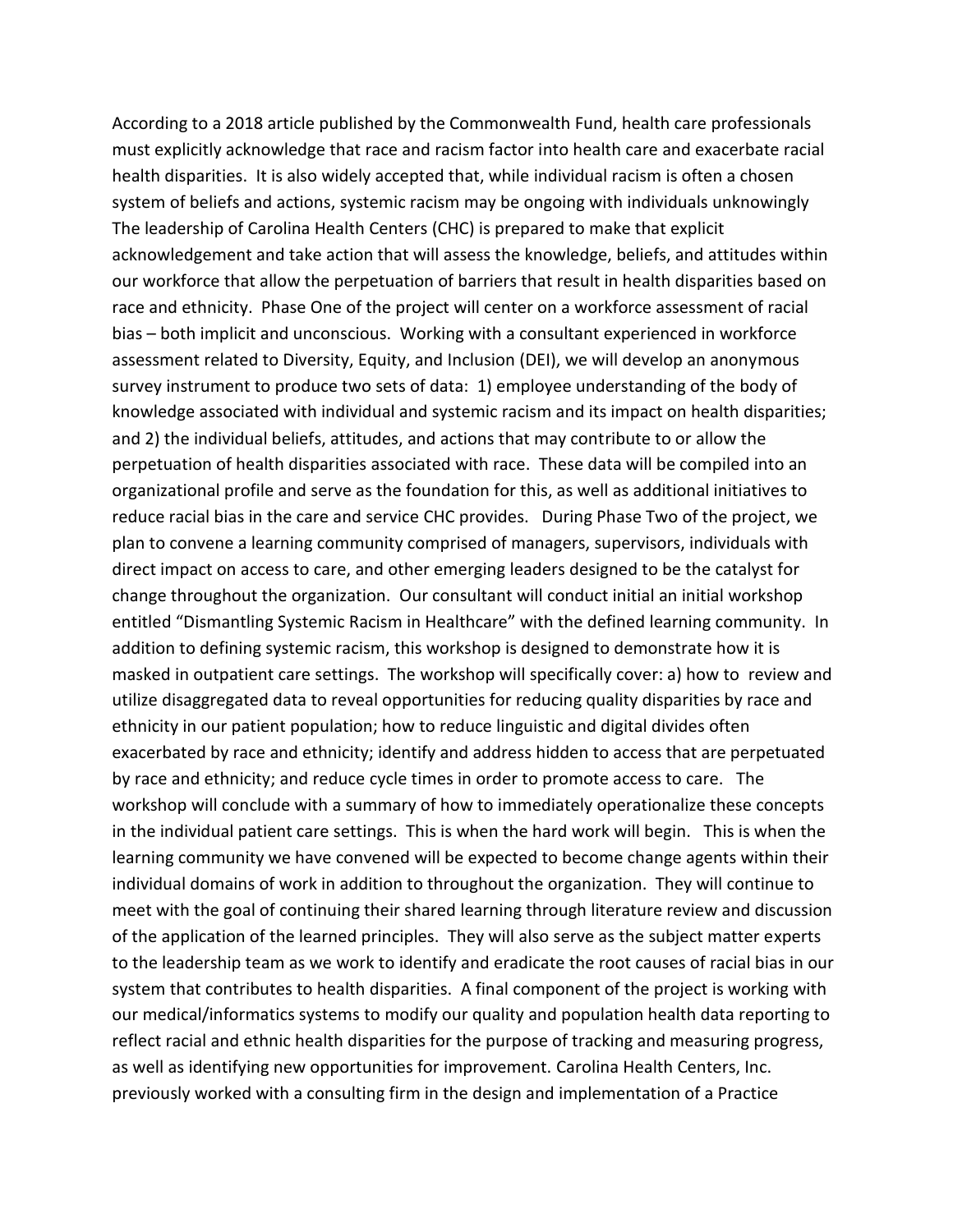Transformation initiative at our largest family medicine practice, with plans to expand those theories and principles to all 12 of our medical sites, as well as to our pharmacies as applicable. The consulting firm used in that endeavor is comprised of a highly diverse group of professionals who have developed the "Dismantling Systemic Racism in Healthcare" curriculum. Because of our existing relationship with them and their extensive knowledge of the organization, we believe this project could be initiated very quickly. We would anticipate a project start date of no later than June 1, 2021 and completion of the assessment and training components by September 30, 2021. Modifications to the medical/informatics systems may take until December 31, 2021 and will be ongoing as we identify new opportunities to improve on the data.

## **Using UDS measures, how will this better prepare us to impact health disparities (500 words)**

The two clinical measures that are most relevant and provide the greatest opportunity for improvement are Controlled Hypertension and Diabetics with A1c >9 or no visit in the last year. We do not provide prenatal and OBGYN services directly; therefore, have less opportunity to impact that population. According to our 2019 UDS Report, only 55% of our combined population of Hispanic and non-Hispanic Black patients with Hypertension meet the criteria for Controlled. It is our belief that by assessing the knowledge and beliefs of our front line staff regarding systemic racism and engaging our middle management and emerging leaders as change agents we will be creating a workforce that recognizes and removes what may have previously been invisible barriers, thereby pushing the needle up on this measure incrementally with a target goal of a 10% gain in 2 years. Similarly, of our combined population of Hispanic and non-Hispanic Black patients with Diabetes, nearly a quarter either have uncontrolled disease based on their A1c or are not seeking care on a regular basis. We believe our learning community turned change agents will focus our workforce on bringing those patients into more regular care and therefore increasing the chance of bringing their disease under control. In addition to these two measures of disparity, we believe that by modifying all of our medical informatics to stratify our clinical dashboards based on race and ethnicity, this information can equip our Quality and Population Health team efforts around preventive care measures. This will result in an exponential increase in health screenings and early intervention as reflected in table 6 – though not reported on UDS by race and ethnicity.

# **What would be a win (1000 words)**

A win for Carolina Health Centers (CHC) would be that it become a cultural norm for us to openly discuss the role race and ethnicity play in the delivery of care, how it impacts (or rather restricts) access, and how the organization may unintentionally be perpetuating those barriers rather than eliminating them . A win CHC would be the identification of the root causes that have to this point kept us from seeing with eyes wide open and addressing these barriers. A